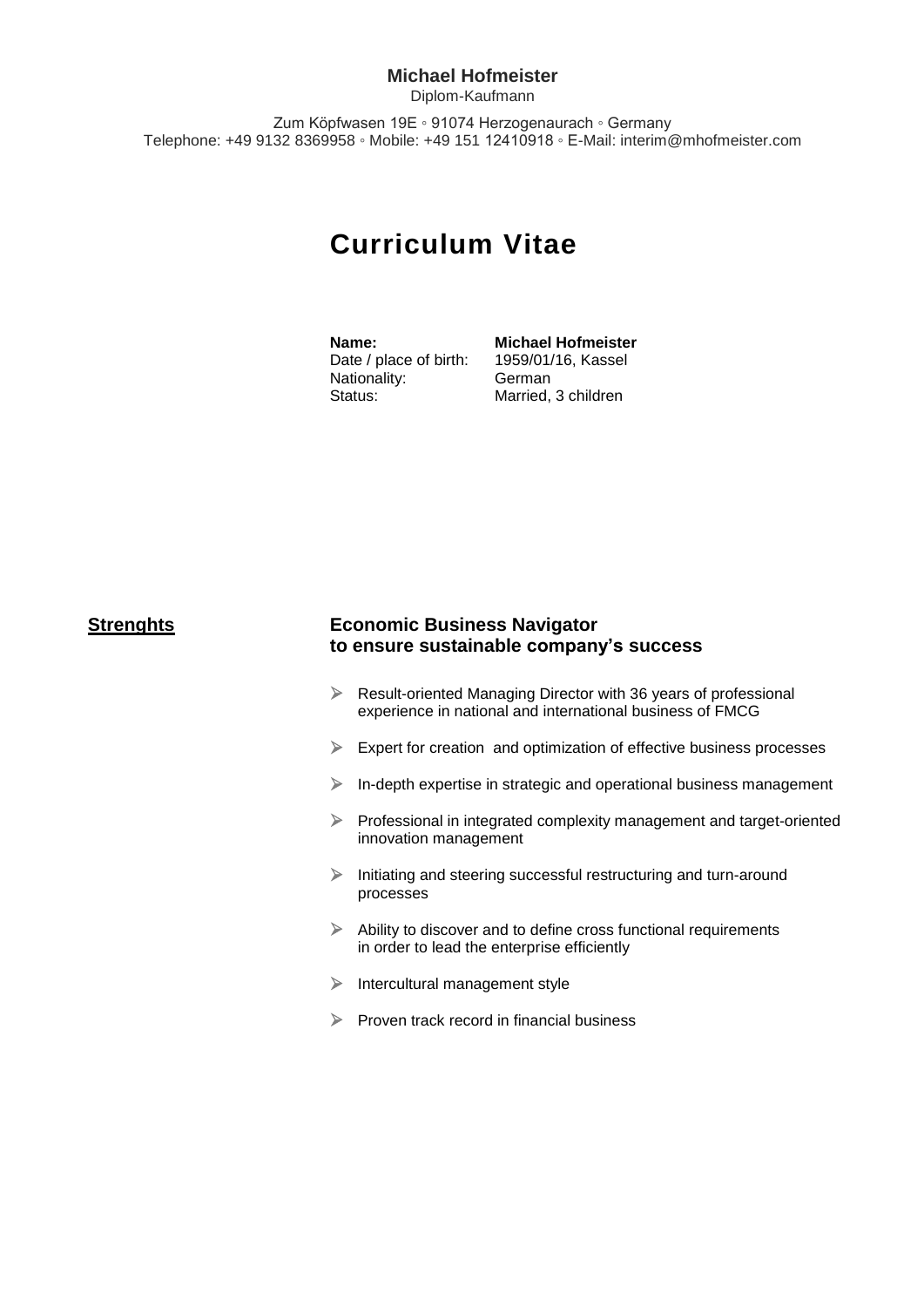# **Professional Experience**

| 11/84 – 12/05   | adidas Salomon AG, global leader in the sporting good industry                                                                                                                                                                                                                                                      |  |  |  |
|-----------------|---------------------------------------------------------------------------------------------------------------------------------------------------------------------------------------------------------------------------------------------------------------------------------------------------------------------|--|--|--|
| $11/84 - 06/88$ | Sales Controller for adidas Sportschuhfabriken<br>Implementation of controlling software, in particular customer and article profit<br>and loss statements. Organisation of interfaces to preceeding and downstream<br>programmes (calculation, invoicing). EDP-related handling and monthly account<br>statements. |  |  |  |
| $07/88 - 10/89$ | <b>Head of Sales Controlling (adidas Germany)</b><br>Setup and implemented sales controlling processes.<br>Managed a team of 3 employees.                                                                                                                                                                           |  |  |  |
|                 | Accomplishments:                                                                                                                                                                                                                                                                                                    |  |  |  |
|                 | Setup instruments for market-based pricing based on simulations of<br>alternative price-quantity relations.                                                                                                                                                                                                         |  |  |  |
|                 | Restructured the range adoption process based on profit margin analysis<br>and profit margin targets.                                                                                                                                                                                                               |  |  |  |
| $11/89 - 03/91$ | <b>Head of Controlling (adidas Germany)</b><br>Responsible for sales, marketing and logistics controlling.<br>Managed a team of 10 employees.                                                                                                                                                                       |  |  |  |
|                 | Accomplishments:                                                                                                                                                                                                                                                                                                    |  |  |  |
|                 | Created and coordinated short-term business planning as well as monthly<br>$\bullet$<br>financial statements.<br>Expanded the Management Information System.                                                                                                                                                        |  |  |  |
| $01/91 - 03/92$ | <b>Head of Sales and Sourcing Planning (adidas Germany)</b><br>Responsible for ensuring market-based sales and sourcing planning to optimise<br>goods availability.<br>Managed a team of 14 employees.                                                                                                              |  |  |  |
|                 | Accomplishments:                                                                                                                                                                                                                                                                                                    |  |  |  |
|                 | Implemented planning software (TIA).<br>$\bullet$<br>Restructured planning processes in cooperation with Product Management.<br>Significantly increased product margins by eliminating excess stock.<br>Realisation of savings potentials in production, transport and warehousing.                                 |  |  |  |
| 04/92           | <b>Received Power of Attorney</b>                                                                                                                                                                                                                                                                                   |  |  |  |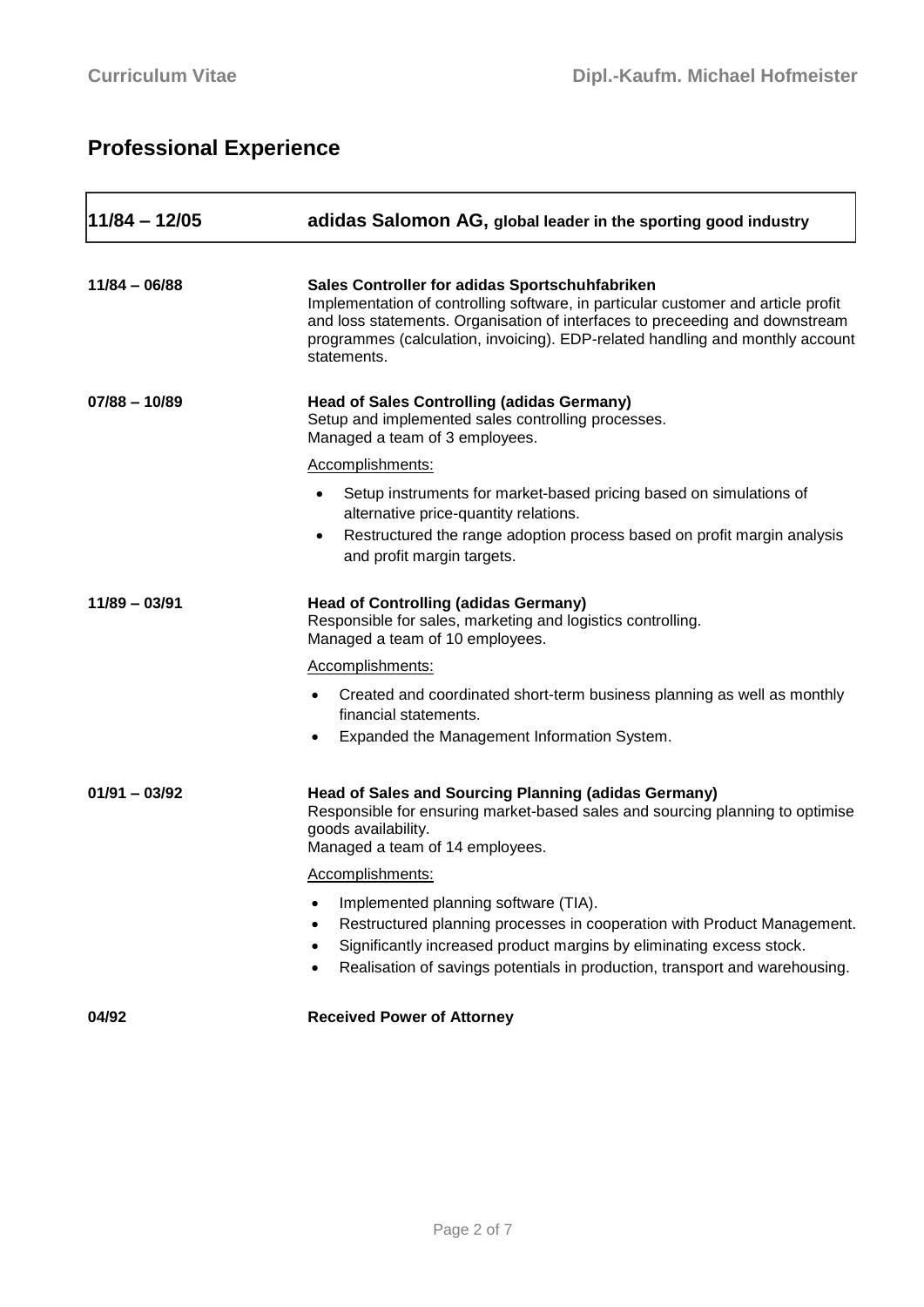| 03/92 - 07/99 | Head of Planning, Sourcing, Controlling (adidas Germany)     |
|---------------|--------------------------------------------------------------|
|               | Commercial Director and Head of Sales and Sourcing Planning. |
|               | Managed a team of 28 employees.                              |

- Successful commercial support of the reorganisation of adidas Germany.
- Initiated and monitored medium-term planning as an operational management tool by defining a target matrix system.
- Restructured the condition system of adidas Germany, resulting in sustained strengthening of earning power.
- "Economic Guide" of Corporate Management in all commercial issues.
- Planned and established the first factory outlet.

| <b>Commercial Director of erima GmbH, Reutlingen</b>                                                                                                                                                                                                                                                                                                                                                                                                                                                                                                                                   |  |  |  |
|----------------------------------------------------------------------------------------------------------------------------------------------------------------------------------------------------------------------------------------------------------------------------------------------------------------------------------------------------------------------------------------------------------------------------------------------------------------------------------------------------------------------------------------------------------------------------------------|--|--|--|
| Responsible for a reorganisation project at erima GmbH, a international working<br>smaller company in the teamsport business, as the Commercial Director, in<br>addition to maintaining the position as Head of Department at adidas Germany.<br>Managed an additional team of 10 employees.                                                                                                                                                                                                                                                                                           |  |  |  |
| Accomplishments:                                                                                                                                                                                                                                                                                                                                                                                                                                                                                                                                                                       |  |  |  |
| Successfully completed a turn-around after 2 years.<br>$\bullet$<br>Sustained a return of the subsidiary into the profit zone.<br>٠<br>Implemented an integrated IT system (Navision).<br>Set up a local finance, controlling and IT team for the proactive<br>$\bullet$<br>management of the subsidiary.                                                                                                                                                                                                                                                                              |  |  |  |
| Head of Planning, Controlling, IT (adidas Germany)<br>Responsible for IT as well as the commercial area of adidas Germany.<br>Managed team of 40 employees.                                                                                                                                                                                                                                                                                                                                                                                                                            |  |  |  |
| Accomplishments:                                                                                                                                                                                                                                                                                                                                                                                                                                                                                                                                                                       |  |  |  |
| Re-integrated an outsourced IT team and ensured Y2K capability of the<br>$\bullet$<br>inventory management system. Integrated process knowledge into ongoing<br>project work for the SAP-AFS implementation.<br>SAP-AFS implementation in Germany and Austria.<br>$\bullet$<br>Managed SAP-AFS implementation project as Head of<br>$\bullet$<br>Finance/Controlling/Sales Planning.                                                                                                                                                                                                   |  |  |  |
| CFO Area Central (Germany, Austria, Switzerland)<br>Responsible for the German, Austrian and Swiss markets.                                                                                                                                                                                                                                                                                                                                                                                                                                                                            |  |  |  |
| Accomplishments:                                                                                                                                                                                                                                                                                                                                                                                                                                                                                                                                                                       |  |  |  |
| Integrated country organisations into a central unit, resulting in double-digit<br>$\bullet$<br>increases in sales in Austria and Switzerland as well as an annual cost<br>savings of €3.3m.<br>Implemented SAP-AFS in Switzerland with first-time deliveries to a non-EU<br>$\bullet$<br>country.<br>Created a concept for sustained cost reductions through the establishment<br>of a Shared Service Centre in the areas of Customer Service, Accounting<br>and Controlling.<br>Monitored the change management process throughout the centralisation<br>٠<br>of selected functions. |  |  |  |
|                                                                                                                                                                                                                                                                                                                                                                                                                                                                                                                                                                                        |  |  |  |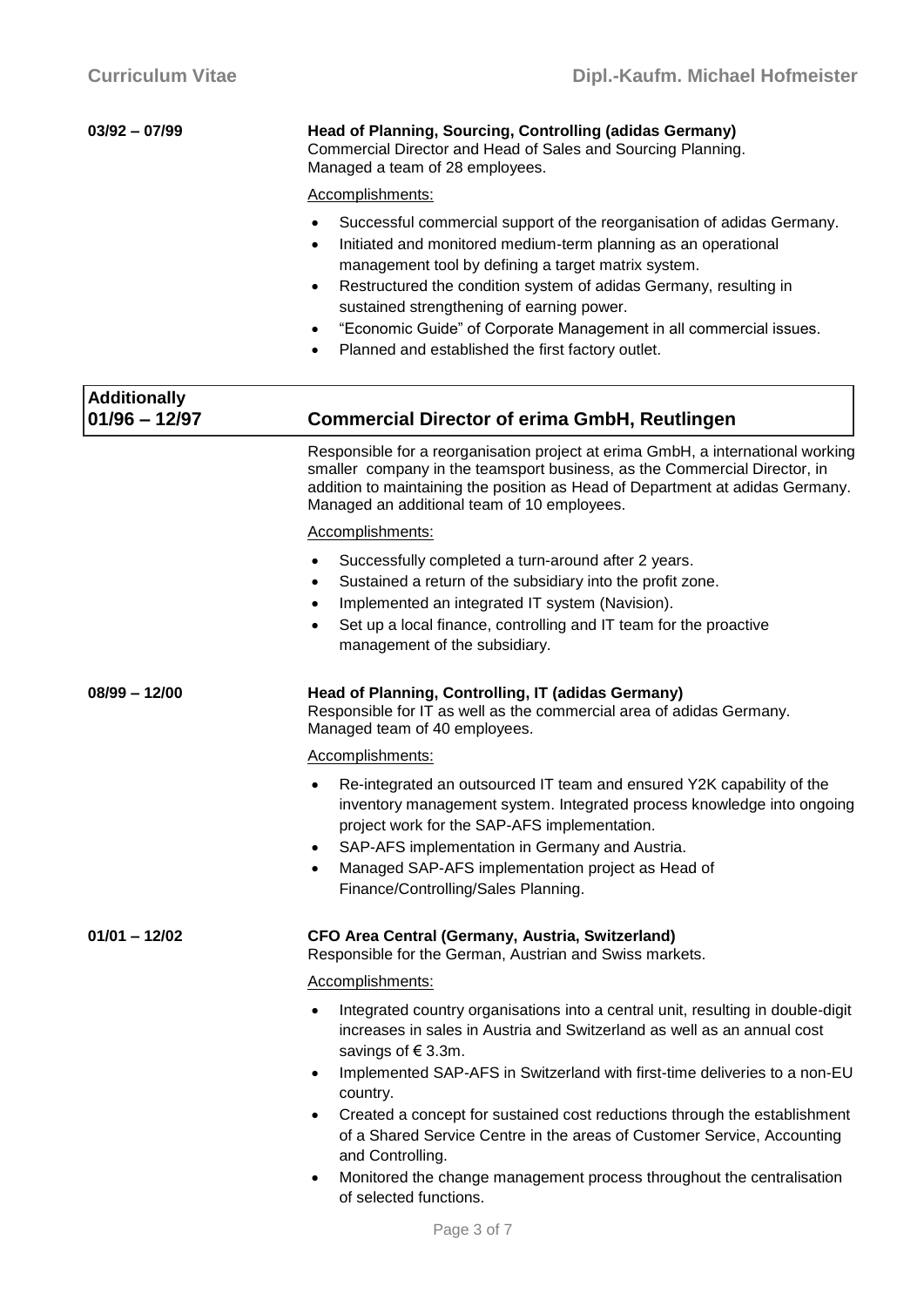| 01/03 - 11/05 | <b>CFO Area Central adidas Salomon AG</b><br>CFO with management responsibility for a team of 73 employees in the sub-<br>area of Finance, Controlling, IT and Sales Planning for the markets of Germany,<br>Austria, Switzerland, Poland, Czech Republic, Slovakia, Hungary and Slovenia.<br>Turnover € 700m. |
|---------------|----------------------------------------------------------------------------------------------------------------------------------------------------------------------------------------------------------------------------------------------------------------------------------------------------------------|
|               | Accomplishments:                                                                                                                                                                                                                                                                                               |

 Improved the earnings status of the business area through consistent implementation of margin and cost targets developed with corporate management.

- o Defined a medium-term target matrix for the overall company, provided commercial guidance to Product Management in the range adoption process (margin increase by 13pp; effect on results  $\epsilon$  + 90m).
- o Eliminated duplicate functions in the country organisations; Transferred finance functions into a Shared Service Centre and established a centrally managed controlling service; resulting in an annual cost savings of  $\epsilon$  2m.
- o Reduced the average inventory by 10% through the establishment of central sales and supply planning processes for all markets, increasing the cash flow exceeding  $\epsilon$  60m.
- Implemented SAP in all of the above markets as a basis for a centrally managed unit, increasing transparency. Annual savings of € 5.5m.
- Implemented MIS for the external sales force with current information and daily updates on sales and order status to increase transparency and support sales processes.
- Performance-oriented restructuring of external sales force: introduced a commission system with quantitative and qualitative quarterly targets.
	- o Established a function-based central controlling department for managing the Area Central: Management Information System, harmonisation of budget and forecast processes.

## **12/05 – 12/10 CFO of the Betty Barclay Group, Nußloch**

One of the leading ladies wear companies in Europe with their brands Betty Barclay, Gil Bret and Vera Mont

CFO for the total group with management responsibility for a team of 64 employees in the sub-areas of Finance, Controlling, IT and Service departments.

Turnover € 190m.

- Improved the earnings status of the business area through the restructuring of the company towards brand responsibility.
	- o Implemented a Profit Centre Accounting for the brands and clarification of responsibilities
	- o Streamlined business processes and eliminated duplicate functions; resulting in an annual cost savings of  $\epsilon$  4m.
	- o New structured sales distribution in wholesale with partnership model
	- o Analysed existing retail business, established a mid term plan in retail and forced retail expansion
	- o Implemented B2C business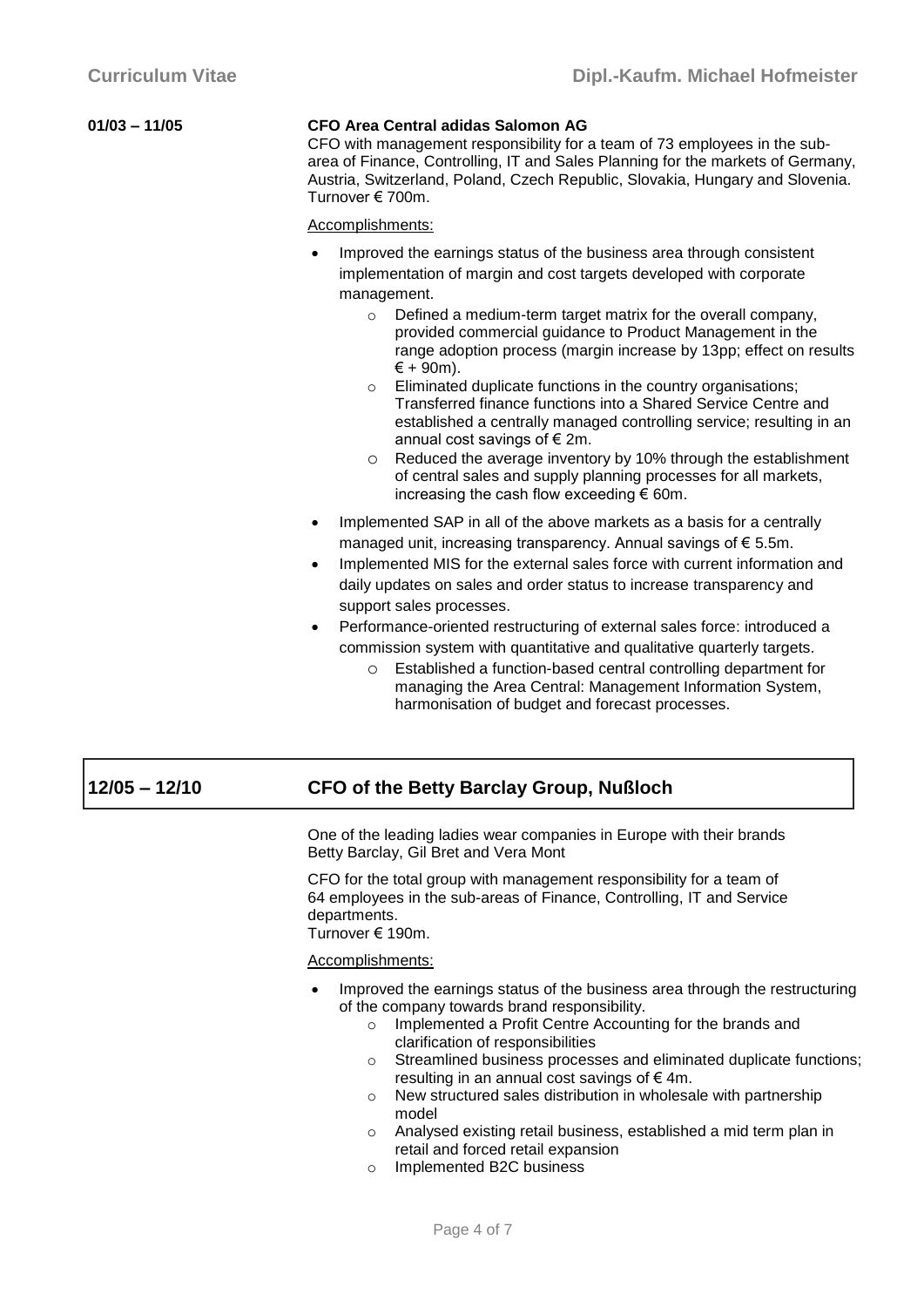- Set up a new company structure
	- o Established a new company structure based on brand responsibility, combining the export and retail business into different group companies
	- Implemented new intercompany pricing (Trans Actional Net Margin) Method TNMM and cost plus method) in order to optimise tax relation in international business
- Cost cutting measures
	- Analysed all buying processes with an eye on savings potential (product oriented as well as service oriented)
	- Implemented a new energy concept for the group, saving  $\epsilon$  80,000 p.a.
	- o New regulations for company cars, saving  $\epsilon$  50,000 p.a.
	- Analysed cost cutting potential caused by outsourcing IT support
- Implemented new IT systems
	- o Product-Data-Management PDM (Assyst)
	- o Profit Centre Accounting (EBIT by Brands)
	- o Management-Information-System (TM1)
	- o Customer profitability analysis
	- o Optical archiving with signing workflow

## **01/11 – 06/12 Business consultant & Interim Manager**

Economic Business Navigator to ensure sustainable company's success **The improvement of your business is my passion**

### **Projects:**

- Economic support start-up company in the sporting good industry
	- o Economic consultant for the management
	- o Creation of business plan for discussion with investors
	- o Creation cash plan
	- o Implementation organizational structure
- COO at engbers GmbH & Co KG
	- o Advice on strategic direction of the company
	- o Introduction of new organizational structure according to business areas
	- o Support of implementation of Microsoft Dynamics
	- o Business and financial advice to the owner

## **07/12 – 06/17 CFO at Beurer GmbH, Ulm**

CFO at Beurer GmbH, an international medium-sized Company in the health and wellness sector

CFO for the total group, with management responsibility for a team of 120 employees in the sub-areas of Finance, Controlling, Logistics , IT and Human Resources. Turnover € 250m.

- Active participation in the operational and strategic management of the company. Implementation of the growth strategy.
	- o Foundation of subsidiaries in Europe, Asia, America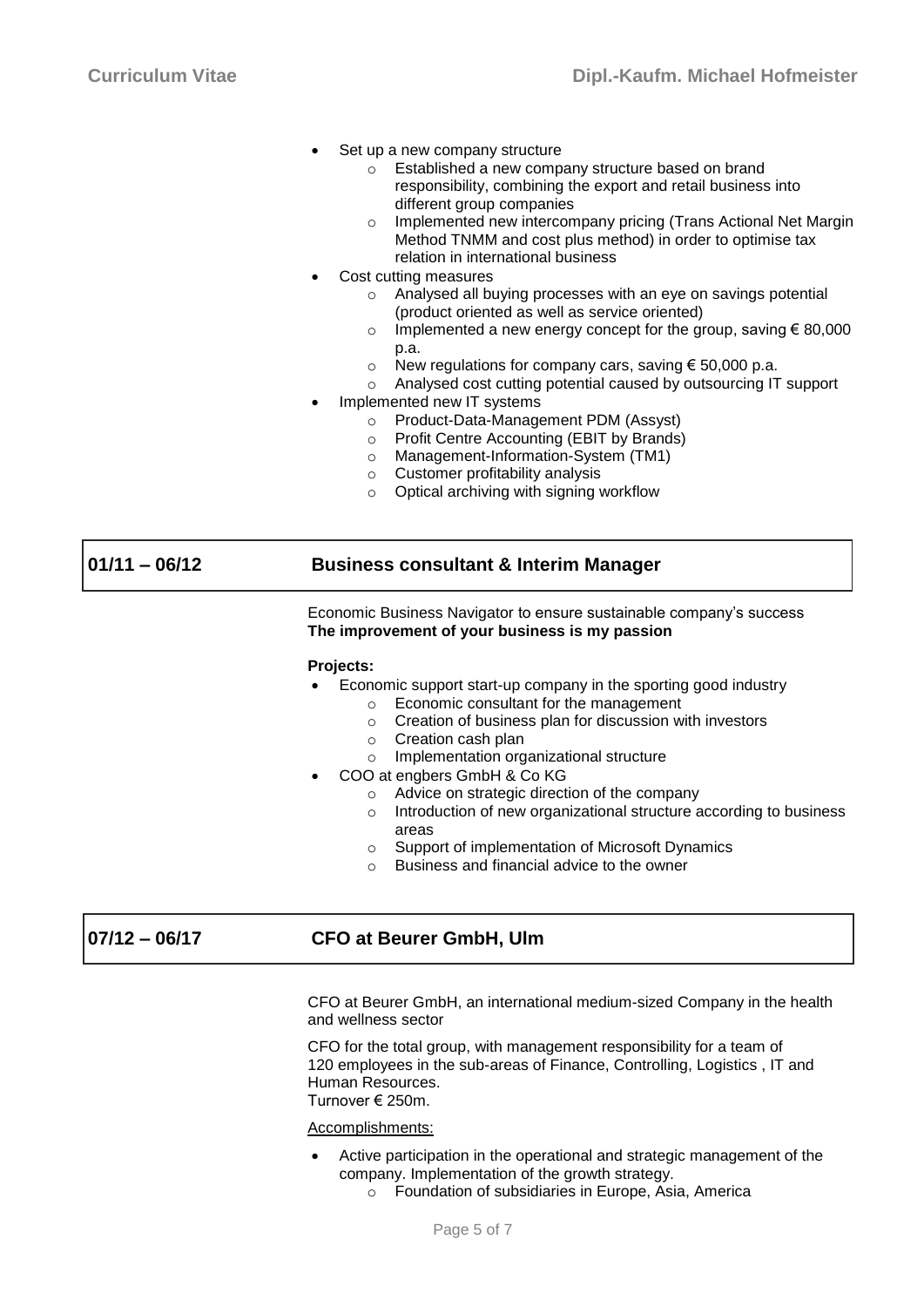| $\circ$ | Integration of the subsidiaries into the processes of the parent |
|---------|------------------------------------------------------------------|
|         | company                                                          |

- o Post merger integration of the subsidiaries in Austria and Italy
- Management of the business areas Accounting, Controlling, Human Resources, IT and Logistics with 120 employees
	- o Development of the group reporting systems
	- o Implementation of the group consolidation software LucaNet
	- o Preparation of the international transfer pricing strategy
	- o Preparation of group guidelines
	- o Implementation of stakeholder reporting
	- o Currency hedging for the company
	- Optimization of supply chain activities
		- o Improvement of sales and procurement planning in order to increase cash flow of the group
		- o Optimization of the processes of the European Distribution Centre
		- o Expansion of the location of the European Distribution Centre
	- Development of the human resources department and introduction of the personnel accounting systems LOGA
- Selection and introduction of the new ERP-System proALPHA as the basis for further international expansion

| $07/12 - 06/17$ | Advisory Board engbers GmbH & CO. KG, Gronau                                                                                            |  |  |
|-----------------|-----------------------------------------------------------------------------------------------------------------------------------------|--|--|
|                 |                                                                                                                                         |  |  |
| $01/13 - 06/17$ | Member of the Finance and Business Committee of<br>Zentralverband der Elektrotechnik- und Elektronikindustrie<br>e.V. (ZVEI), Frankfurt |  |  |

# **08/17 – 02/20 Managing Director at engbers GmbH & Co. KG, Gronau**

Managing Director at engbers GmbH & Co KG, one of the leading companies in menswear business in Germany and Austria, with management responsibility for a team of 1.550 employees in the sub-areas of Sales, Finance, Controlling, IT and Logistics. Turnover € 120m.

- Optimization of internal processes to sustainably increase profitability.
	- o Strategic alignment of shop flat formats
	- o Optimization of the sales processes by using specific training concepts
	- o Restructuring engbers Austria
		- Closure of unprofitable shops
		- **Increase in sales on existing space due to optimisation of** sales force
		- **Implementation of new shop concepts**
	- o Stabilization of the IT-Infrastructure in hardware and software
	- o Optimization of IT organizational structure
- Insourcing Logistic Function
	- o Stabilization of logistic processes with an external service provider (Fiege)